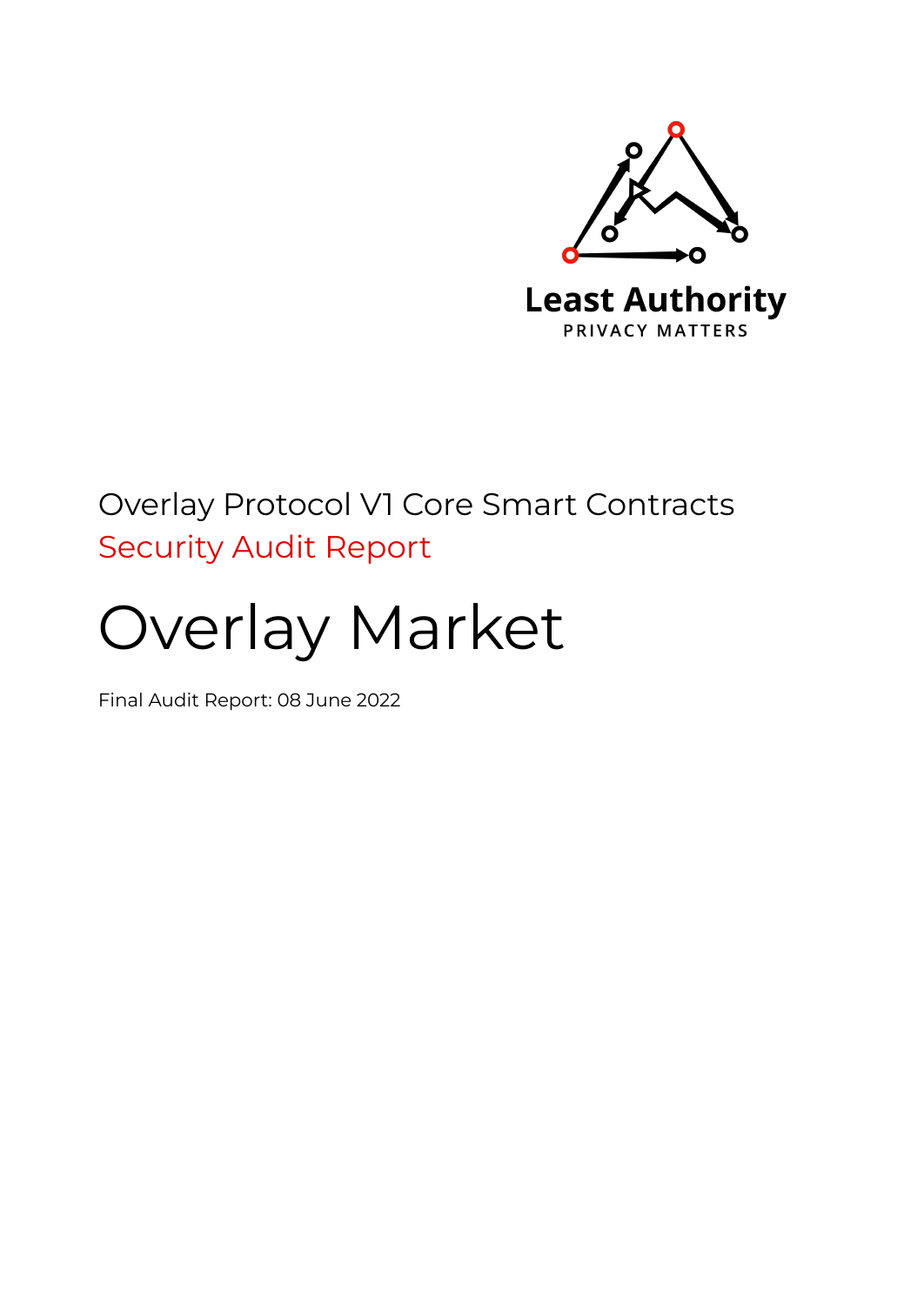## Table of Contents

**[Overview](#page-2-0)** 

**[Background](#page-2-1)** 

**[Project](#page-2-2) Dates** 

[Review](#page-2-3) Team

#### **[Coverage](#page-2-4)**

Target Code and [Revision](#page-2-5)

Supporting [Documentation](#page-3-0)

Areas of [Concern](#page-3-1)

[Findings](#page-3-2)

General [Comments](#page-3-3)

[System](#page-4-0) Design

Code [Quality](#page-4-1)

[Documentation](#page-4-2)

[Scope](#page-5-0)

Specific Issues & [Suggestions](#page-5-1)

#### **[Suggestions](#page-5-2)**

[Suggestion](#page-5-3) 1: Improve Error Handling

[Suggestion](#page-6-0) 2: Remove Unused Code

Suggestion 3: Remove Redundant Lines in [OverlayV1Token](#page-6-1) Constructor

Suggestion 4: Simplify [toInt192Bounded](#page-7-0)

[Suggestion](#page-7-1) 5: Replace \_setupRole with \_grantRole

[Suggestion](#page-8-0) 6: Use Multiple Oracles for Feeds

Suggestion 7: Create A [Long-Duration](#page-8-1) Simulation to Test Properties

Suggestion 8: Make Positions [Transferable](#page-9-0)

Suggestion 9: Improve [Documentation](#page-9-1)

About Least [Authority](#page-9-2)

**Our [Methodology](#page-10-0)** 

Security Audit Report | Overlay Protocol V1 Core Smart Contracts | Overlay Market 1 08 June 2022 by Least Authority TFA GmbH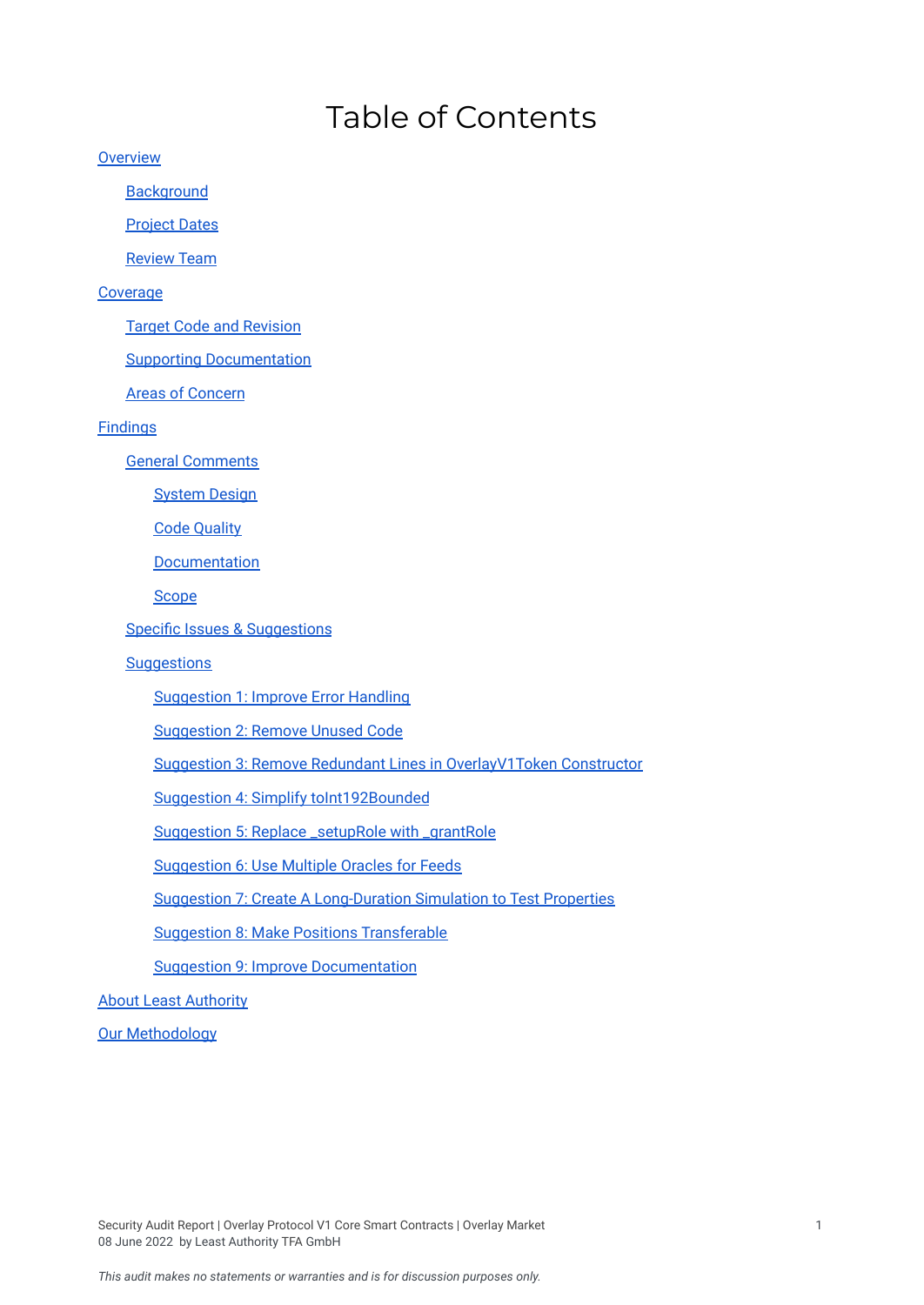## <span id="page-2-0"></span>**Overview**

## <span id="page-2-1"></span>Background

[Overlay](https://overlay.market/) Market has requested that Least Authority perform a security audit of the Overlay Protocol V1 Core smart contracts.

Overlay is a Decentralized Finance (DeFi) protocol for trading positions based on data streams, enabling markets without the need for traditional counterparties or liquidity pools. The protocol accomplishes this through its native token, OVL.

## <span id="page-2-2"></span>Project Dates

- **April 4 - May 9**: Initial Code Review *(Completed)*
- **May 11**: Delivery of Initial Audit Report *(Completed)*
- **June 6 - June 7**: Verification Review *(Completed)*
- **June 8**: Delivery of Final Audit Report *(Completed)*

### <span id="page-2-3"></span>Review Team

- David Braun, Security Researcher and Engineer
- Steven Jung, Security Researcher and Engineer
- Xenofon Mitakidis, Security Researcher and Engineer

## <span id="page-2-4"></span>Coverage

## <span id="page-2-5"></span>Target Code and Revision

For this audit, we performed research, investigation, and review of the Overlay Protocol followed by issue reporting, along with mitigation and remediation instructions as outlined in this report.

The following code repository is considered in-scope for the review:

<https://github.com/overlay-market/v1-core>

Specifically, we examined the Git revision for our initial review:

c480f6f9af526d4c15f16a3442b2d090197cfb76

For the verification, we examined the Git revision:

24dffd529068cf3d3e8b3599a06d9aebfd212e37

For the review, this repository was cloned for use during the audit and for reference in this report:

<https://github.com/LeastAuthority/Overlay-Protocol-Smart-Contracts>

All file references in this document use Unix-style paths relative to the project's root directory.

In addition, any dependency and third-party code, unless specifically mentioned as in-scope, were considered out of scope for this review.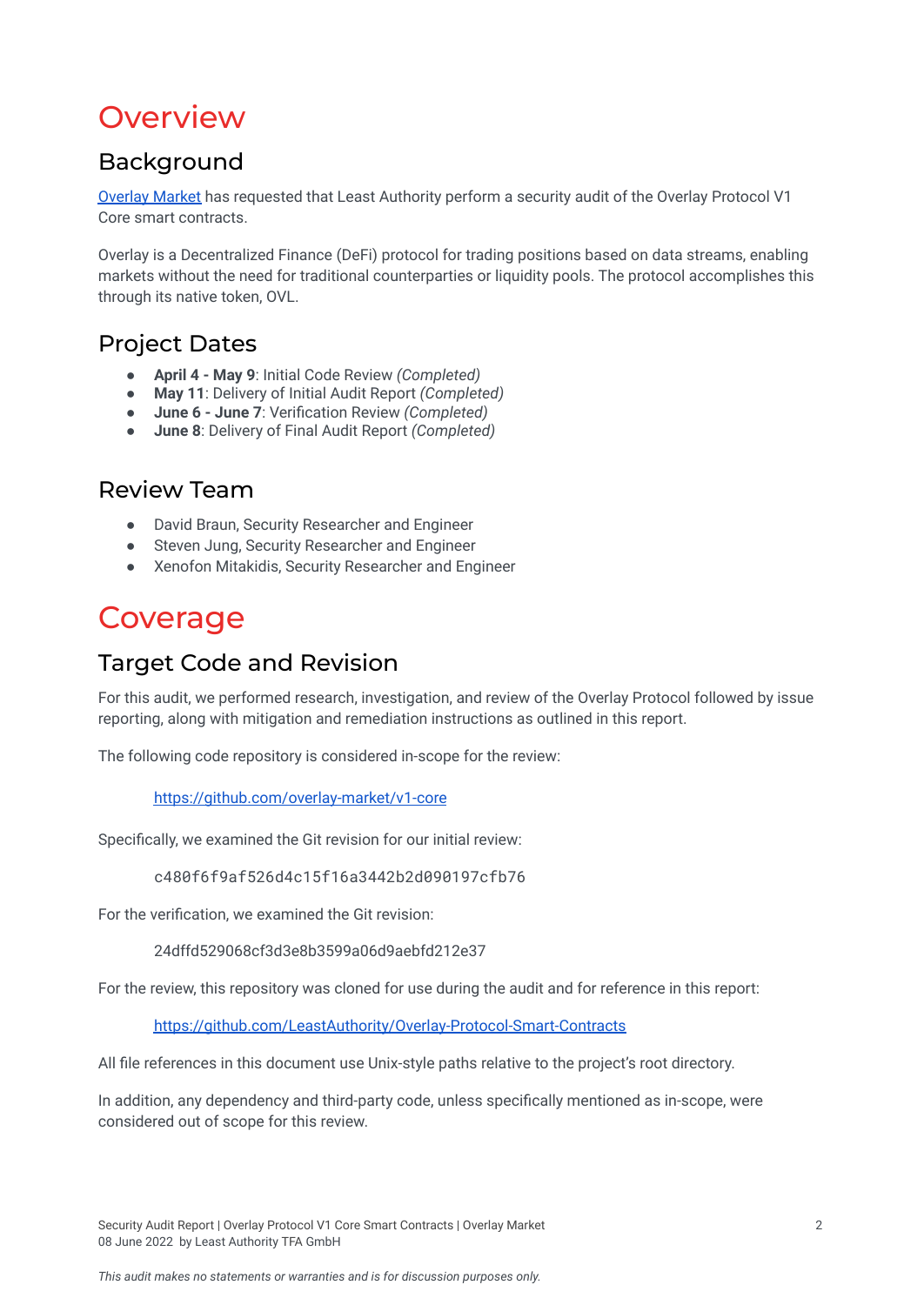## <span id="page-3-0"></span>Supporting Documentation

The following documentation was available to the review team:

- Overlay V1 Core.pdf: [https://planckcat.mypinata.cloud/ipfs/QmVMX7DH8Kh22kxMyDFGUJcw1a3irNPvyZBtAogkyJYJ](https://planckcat.mypinata.cloud/ipfs/QmVMX7DH8Kh22kxMyDFGUJcw1a3irNPvyZBtAogkyJYJEv) [Ev](https://planckcat.mypinata.cloud/ipfs/QmVMX7DH8Kh22kxMyDFGUJcw1a3irNPvyZBtAogkyJYJEv)
- README.md: <https://github.com/LeastAuthority/Overlay-Protocol-Smart-Contracts/blob/master/README.md>
- Docs: <https://github.com/LeastAuthority/Overlay-Protocol-Smart-Contracts/tree/master/docs>

## <span id="page-3-1"></span>Areas of Concern

Our investigation focused on the following areas:

- Correctness of the implementation;
- Common and case-specific implementation errors:
- Adherence to the specification and best practices;
- Adversarial actions and other attacks on the smart contracts;
- Potential misuse and gaming of the smart contracts;
- Attacks that impact funds, such as the draining or manipulation of funds;
- Mismanagement of funds via transactions;
- Denial of Service (DoS) and security exploits that would impact the code's intended use or disrupt the execution of the code;
- Vulnerabilities in the code for all features;
- Protection against malicious attacks and other ways to exploit the smart contracts;
- Inappropriate permissions and excess authority;
- Data privacy, data leaking, and information integrity; and
- Anything else as identified during the initial analysis phase.

## <span id="page-3-2"></span>Findings

### <span id="page-3-3"></span>General Comments

The Overlay protocol enables users to take long and short positions against values from any stream of data, with V1 focusing on the price of DeFi tokens. A distinguishing feature of the protocol is that it enables trading without counterparties by minting and burning a settlement token (OVL).

OVL's value is determined by the equilibrium of supply and demand for the token. A minting and burning imbalance of OVL would create an inflation risk. An increase in the supply of the OVL token would reduce its value in ETH terms, which would affect the functionality of the system. This risk is mitigated by defensive mechanisms that work to keep the minting and burning of OVL at an optimal level.

Our team attempted to force existing positions to become liquidatable by executing a flash loan attack. The attack attempted to build large subsequent positions that would cause the existing positions to lose value. However, the attack was thwarted by the circuit breaker defense. We observed that the risk parameters maintenanceMarginFraction and liquidationFeeRate are critical in preventing flash loan attacks and should be set carefully by a secure governance mechanism.

We also attempted to create many small positions as an alternative vector to manipulate the value of existing positions but found that the gas cost was prohibitive. Given that the ability to access the feed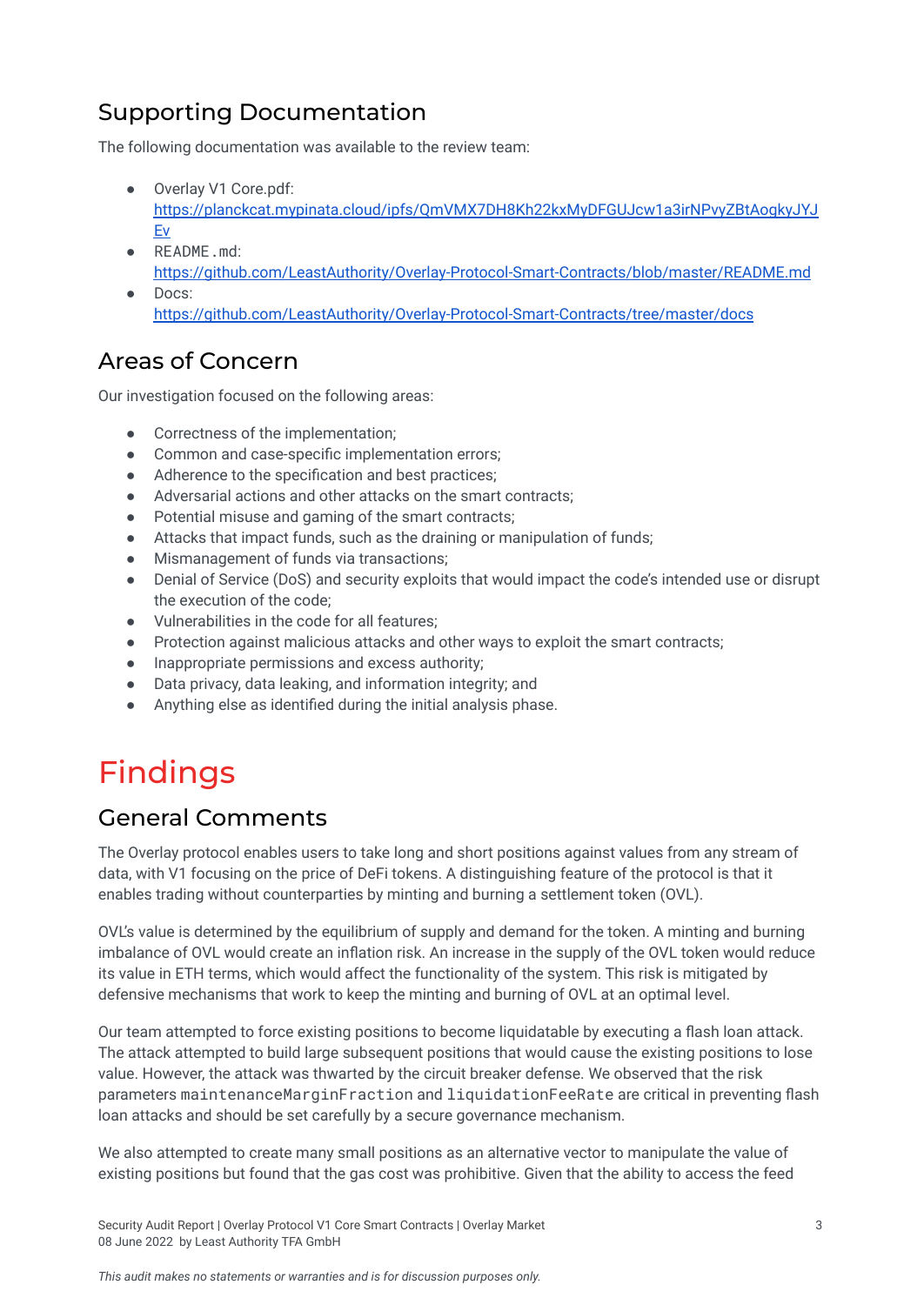creation mechanism is unguarded, we explored the potential for griefing attacks but did not identify any issues.

Our team found the protocol to be well designed and implemented. However, the project is based on complex finance structures that increased the auditing complexity substantially.

### <span id="page-4-0"></span>**System Design**

We found that security has been taken into consideration in the design of the Overlay protocol as demonstrated by a careful delineation of roles and the authority granted to them. Our team noted that sufficient input validation has been implemented where appropriate, in addition to mechanisms that hinder attacks, such as caps, spreads, and market-specific parameters set by protocol governance. However, governance functionality, which is critical to the security of such a system, has not been implemented yet. As such, the protocol cannot be considered ready for launch until a proper governance system is in place.

The current implementation of the Overlay protocol relies on a single oracle, Uniswap's WETH/OVL pool, as a price feed that is used to determine the profitability of trader positions. We recommend that functionality to aggregate additional price data from other liquidity pools be implemented to reduce this single point of failure risk [\(Suggestion](#page-8-0) 6).

### <span id="page-4-1"></span>**Code Quality**

The Overlay code is well organized and adheres to best practices as demonstrated by optimizing storage space by rationally assigning storage variables, moving logic into libraries to minimize the code, appropriately using the require function to ensure the validity of contract state transitions, and also using interfaces to improve readability and facilitate reasoning about the code by abstracting code functionality.

However, we found instances of redundant code, which should be removed to improve the readability and maintainability of the code ([Suggestion](#page-6-0) 2, [Suggestion](#page-6-1) 3). Additionally, we suggest that the toInt192Bounded function be simplified to improve readability ([Suggestion](#page-7-0) 4), and that deprecated calls to \_setupRole be updated to \_grantRole [\(Suggestion](#page-7-1) 5).

Lastly, the implementation imports the errors library for the purpose of gas efficiency. We recommend using custom errors, instead, as a better practice ([Suggestion](#page-5-3) 1).

#### **Tests**

Overlay has comprehensive test coverage, which significantly aids developers and security researchers in identifying implementation errors that could lead to security vulnerabilities. To test for edge case scenarios, we suggest the creation and running of long-duration simulations in which bots execute millions of trades [\(Suggestion](#page-8-1) 7).

#### <span id="page-4-2"></span>**Documentation**

The project documentation for this review included a README, which describes the general architecture of the system, in addition to a file that lists and describes the core functions implemented in the protocol. Other background documentation was out of date and considered out of scope for this audit, inhibiting our understanding of the functionality of the protocol in a broader context. Furthermore, the project documentation insufficiently describes how the governance of the protocol will be handled. We recommend that the documentation be improved to cover all components of the system [\(Suggestion](#page-9-1) 9).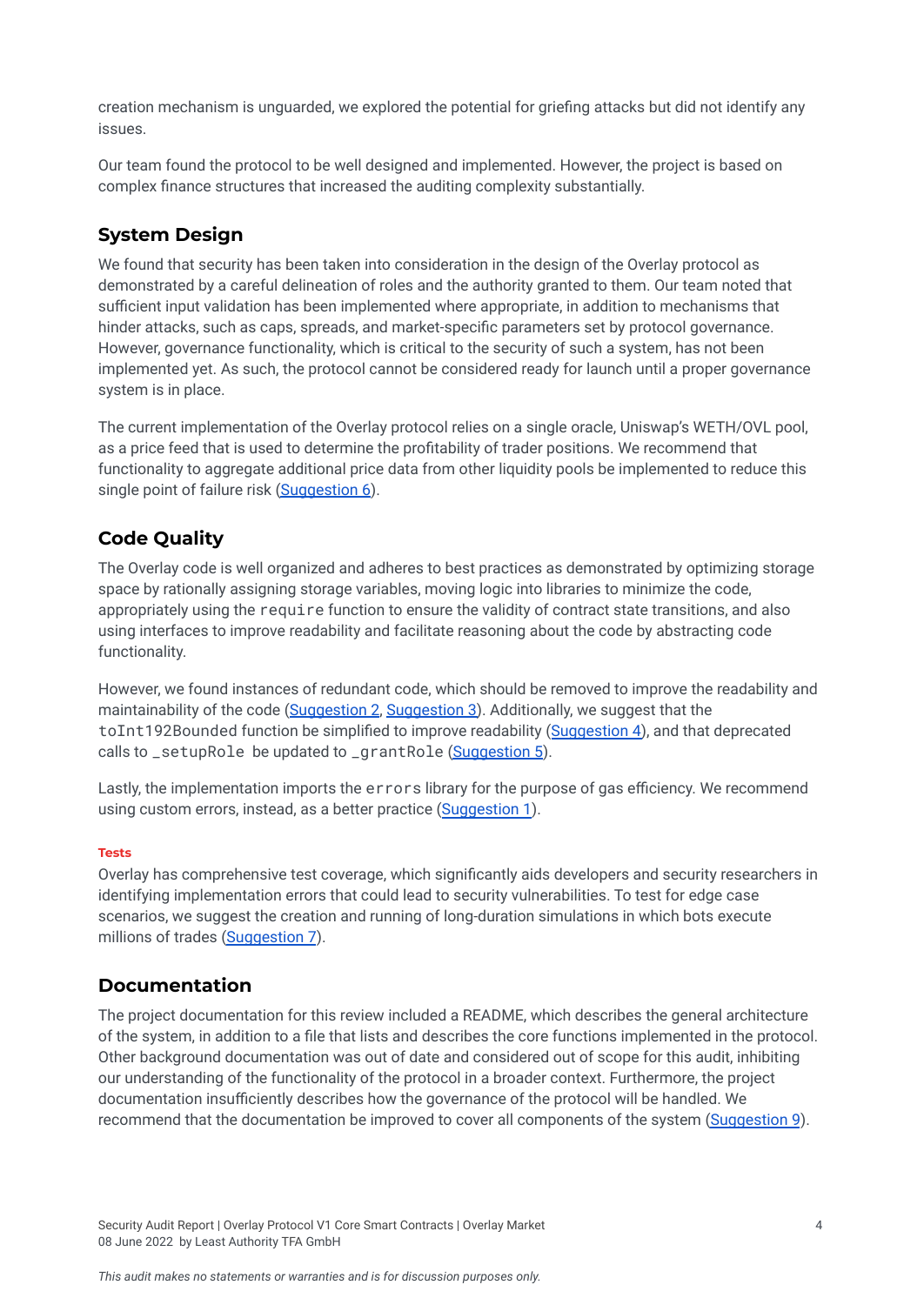The project documentation also included a whitepaper describing the economic model that the Overlay protocol is governed by, which explains the theory well and describes the security mechanisms that are in place.

#### **Code Comments**

The documentation within the code sufficiently describes the intended behavior of security-critical functions and components.

#### <span id="page-5-0"></span>**Scope**

The in-scope repository for this review included all security critical components of the Overlay protocol. However, key components that are necessary for Overlay to function securely, such as the governance and fee recipient mechanisms, were not in-scope for this review and must be included in a follow-up audit.

#### **Dependencies**

The implementation utilizes a few dependencies like the **[FullMath.sol](https://github.com/LeastAuthority/Overlay-Protocol-Smart-Contracts/blob/master/contracts/libraries/uniswap/v3-core/FullMath.sol) and [TickMath.sol](https://github.com/LeastAuthority/Overlay-Protocol-Smart-Contracts/blob/master/contracts/libraries/uniswap/v3-core/TickMath.sol)** libraries from the 0.8 branch of Uniswap. We examined the two libraries and did not identify any issues.

### <span id="page-5-1"></span>Specific Issues & Suggestions

We list the issues and suggestions found during the review in the order we reported them. In most cases, remediation of an issue is preferable, but mitigation is suggested as another option for cases where a trade-off could be required.

| <b>ISSUE / SUGGESTION</b>                                            | <b>STATUS</b> |
|----------------------------------------------------------------------|---------------|
| <b>Suggestion 1: Improve Error Handling</b>                          | Unresolved    |
| <b>Suggestion 2: Remove Unnecessary Code</b>                         | Resolved      |
| Suggestion 3: Remove Redundant Lines in Overlay V1 Token Constructor | Resolved      |
| Suggestion 4: Simplify to Int192Bounded                              | Resolved      |
| Suggestion 5: Replace _setupRole with _grantRole                     | Resolved      |
| <b>Suggestion 6: Use Multiple Oracles for Feeds</b>                  | Unresolved    |
| Suggestion 7: Create A Long-Duration Simulation to Test Properties   | Unresolved    |
| <b>Suggestion 8: Make Positions Transferable</b>                     | Unresolved    |
| <b>Suggestion 9: Improve Documentation</b>                           | Unresolved    |

### <span id="page-5-2"></span>Suggestions

### <span id="page-5-3"></span>**Suggestion 1: Improve Error Handling**

#### **Location**

[/contracts/utils/Errors.sol](https://github.com/LeastAuthority/Overlay-Protocol-Smart-Contracts/blob/c480f6f9af526d4c15f16a3442b2d090197cfb76/contracts/utils/Errors.sol)

[/contracts/libraries/LogExpMath.sol](https://github.com/LeastAuthority/Overlay-Protocol-Smart-Contracts/blob/c480f6f9af526d4c15f16a3442b2d090197cfb76/contracts/libraries/LogExpMath.sol)

Security Audit Report | Overlay Protocol V1 Core Smart Contracts | Overlay Market 5 08 June 2022 by Least Authority TFA GmbH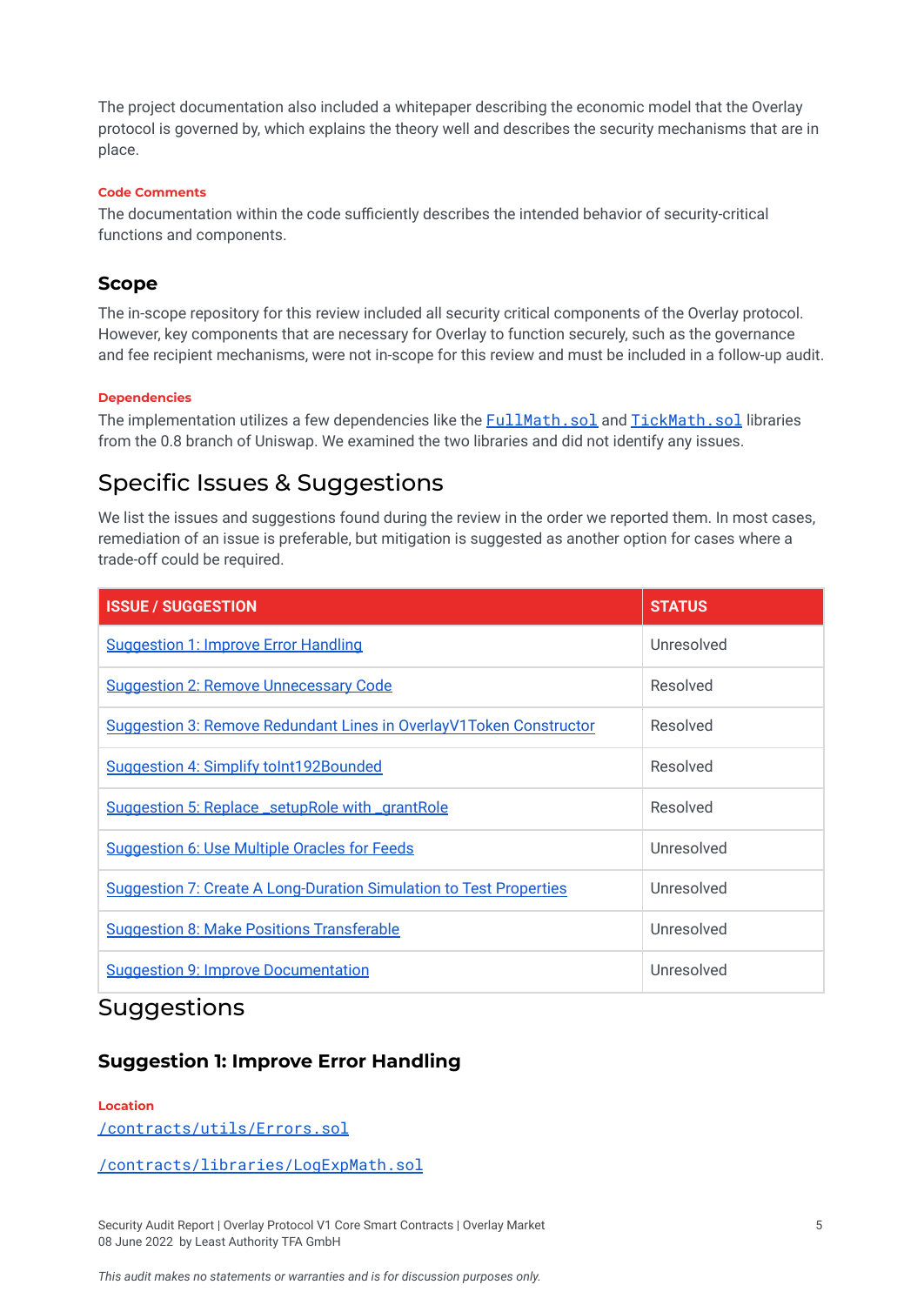#### **Synopsis**

The Overlay team utilizes the Errors library to reduce gas costs in case of reverts. However, only 5 out of the 140 defined error codes are used. [Custom](https://docs.soliditylang.org/en/v0.8.10/contracts.html#errors) errors in Solidity provide similar gas efficiencies, in addition to being more featureful by supporting arguments and increased readability, which can make errors easier to understand.

#### **Mitigation**

We recommend using custom errors for all error handling.

#### **Status**

The Overlay team chose not to address this suggestion.

#### **Verification**

Unresolved.

#### <span id="page-6-0"></span>**Suggestion 2: Remove Unused Code**

#### **Location**

[/contracts/feeds/uniswapv3/OverlayV1UniswapV3Feed.sol#L283](https://github.com/LeastAuthority/Overlay-Protocol-Smart-Contracts/blob/c480f6f9af526d4c15f16a3442b2d090197cfb76/contracts/feeds/uniswapv3/OverlayV1UniswapV3Feed.sol#L283)

#### **Synopsis**

uint32 secondsAgo = secondsAgos[i];

The variable secondsAgo is no longer used, so its declaration can cause confusion for reviewers and maintainers.

#### **Mitigation**

We recommend removing the unnecessary line of code.

#### **Status**

The Overlay team has removed the unused code as suggested.

#### **Verification**

Resolved.

#### <span id="page-6-1"></span>**Suggestion 3: Remove Redundant Lines in OverlayV1Token Constructor**

#### **Location**

[/contracts/OverlayV1Token.sol#L13-L15](https://github.com/LeastAuthority/Overlay-Protocol-Smart-Contracts/blob/master/contracts/OverlayV1Token.sol#L13-L15)

#### **Synopsis**

The following lines in OverlayV1Token are redundant:

\_setRoleAdmin(MINTER\_ROLE, DEFAULT\_ADMIN\_ROLE); \_setRoleAdmin(BURNER\_ROLE, DEFAULT\_ADMIN\_ROLE); \_setRoleAdmin(GOVERNOR\_ROLE, DEFAULT\_ADMIN\_ROLE);

The OpenZeppelin [documentation](https://docs.openzeppelin.com/contracts/4.x/access-control) reads:

Security Audit Report | Overlay Protocol V1 Core Smart Contracts | Overlay Market 6 08 June 2022 by Least Authority TFA GmbH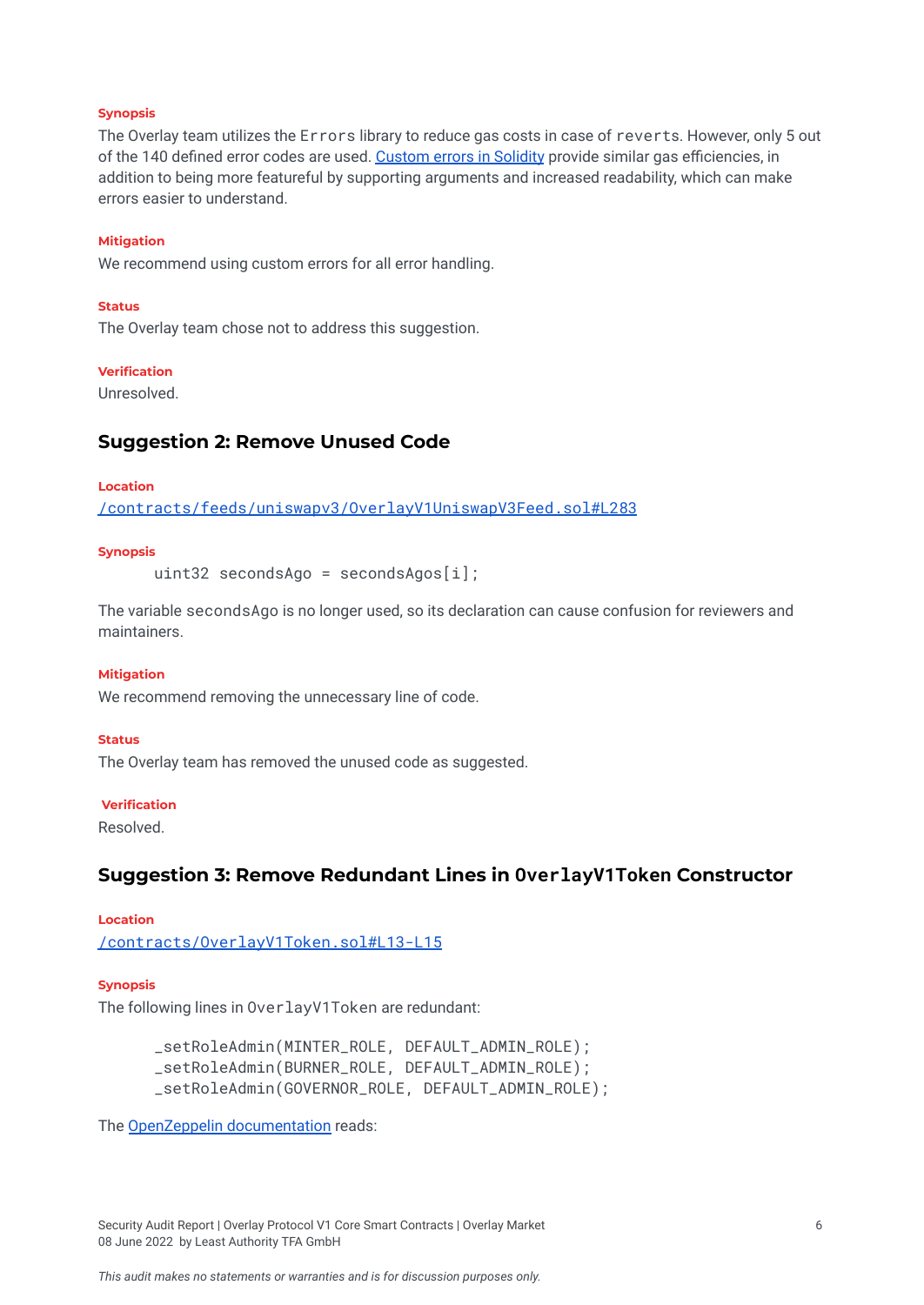AccessControl includes a special role called DEFAULT\_ADMIN\_ROLE, which acts as the default admin role for all roles. An account with this role will be able to manage any other role, unless setRoleAdmin is used to select a new admin role.

#### **Mitigation**

We recommend removing the redundant lines.

#### **Status**

The Overlay team removed the redundant lines as suggested.

#### **Verification**

Resolved.

#### <span id="page-7-0"></span>**Suggestion 4: Simplify toInt192Bounded**

#### **Location**

[/contracts/libraries/Cast.sol#L12-L19](https://github.com/LeastAuthority/Overlay-Protocol-Smart-Contracts/blob/master/contracts/libraries/Cast.sol#L12-L19)

#### **Synopsis**

There is an opportunity to improve the readability of the toInt192Bounded function.

#### **Mitigation**

We recommend this minor refactor, which is easier to read and saves a comparison:

```
function toInt192Bounded(int256 value) internal pure returns (int192) {
int192 value192 = value < type(int192).min
    ? type(int192).min
    : value > type(int192).max
        ? type(int192).max
        : int192(value);
return value192;
```
}

#### **Status**

The Overlay team refactored the function as suggested.

#### **Verification**

Resolved.

#### <span id="page-7-1"></span>**Suggestion 5: Replace \_setupRole with \_grantRole**

#### **Location**

[/contracts/OverlayV1Token.sol#L11-L12](https://github.com/LeastAuthority/Overlay-Protocol-Smart-Contracts/blob/master/contracts/OverlayV1Token.sol#L11-L12)

#### **Synopsis**

In the following code, \_setupRole is called:

\_setupRole(DEFAULT\_ADMIN\_ROLE, msg.sender); \_setupRole(MINTER\_ROLE, msg.sender);

Security Audit Report | Overlay Protocol V1 Core Smart Contracts | Overlay Market 7 08 June 2022 by Least Authority TFA GmbH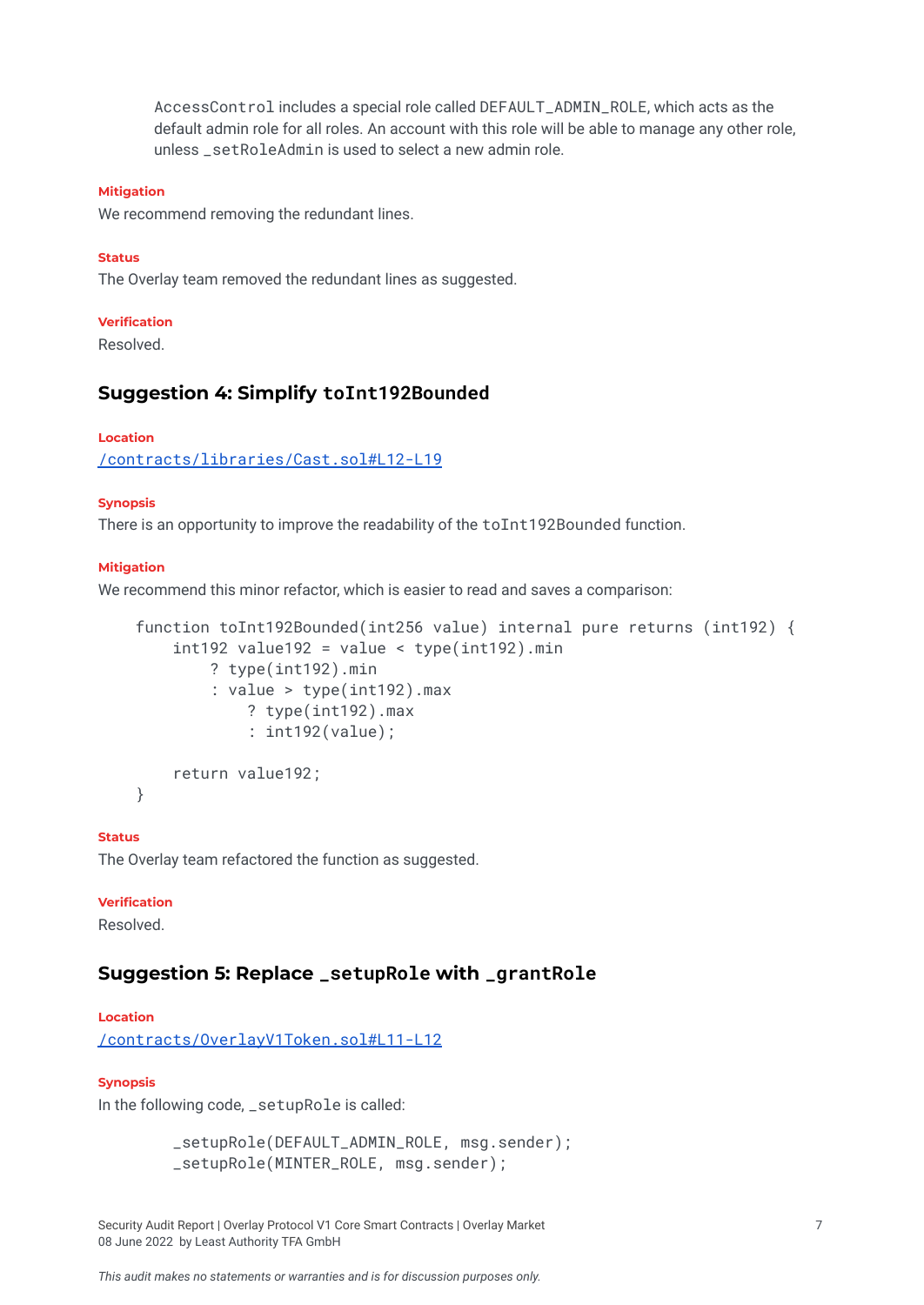According to OpenZepplin's [documentation](https://docs.openzeppelin.com/contracts/4.x/api/access#AccessControl-_setupRole-bytes32-address-), \_setupRole is deprecated in favor of \_grantRole.

#### **Mitigation**

We recommend replacing \_setupRole with \_grantRole.

#### **Status**

\_grantRole is now used for DEFAULT\_ADMIN\_ROLE and the MINTER\_ROLE line has been removed by the Overlay team.

#### **Verification**

Resolved.

#### <span id="page-8-0"></span>**Suggestion 6: Use Multiple Oracles for Feeds**

#### **Location**

[/contracts/feeds/OverlayV1Feed.sol](https://github.com/LeastAuthority/Overlay-Protocol-Smart-Contracts/blob/master/contracts/feeds/OverlayV1Feed.sol)

#### **Synopsis**

The current design of Overlay relies on a single oracle for each feed. This creates a single point of failure because individual oracles can become unavailable, supply [incorrect](https://blog.synthetix.io/response-to-oracle-incident/) data, or be [manipulated.](https://blog.euler.finance/uniswap-oracle-attack-simulator-42d18adf65af)

#### **Mitigation**

We suggest sampling data from multiple oracles for each feed and combining the results. For the feed implemented in the first Overlay market (OVL/WETH), a second liquidity pool could be created on an automated market maker other than Uniswap.

#### **Status**

The Overlay team chose not to address the suggestion.

#### **Verification**

Unresolved.

#### <span id="page-8-1"></span>**Suggestion 7: Create A Long-Duration Simulation to Test Properties**

#### **Synopsis**

There are many tunable risk parameters to help manage the risk of the protocol drifting into an undesirable state (e.g. excessive OVL inflation). It is difficult to anticipate the future behavior of the markets and to know whether the risk parameters are set appropriately.

#### **Mitigation**

We suggest creating a long-running simulation in which bots place millions of randomly generated trades. The simulation should monitor key systemic properties (such as acceptable OVL inflation) and alert if any of them go out of bounds.

#### **Status**

The Overlay team responded they intend to address this suggestion in the future.

#### **Verification**

Unresolved.

Security Audit Report | Overlay Protocol V1 Core Smart Contracts | Overlay Market 8 08 June 2022 by Least Authority TFA GmbH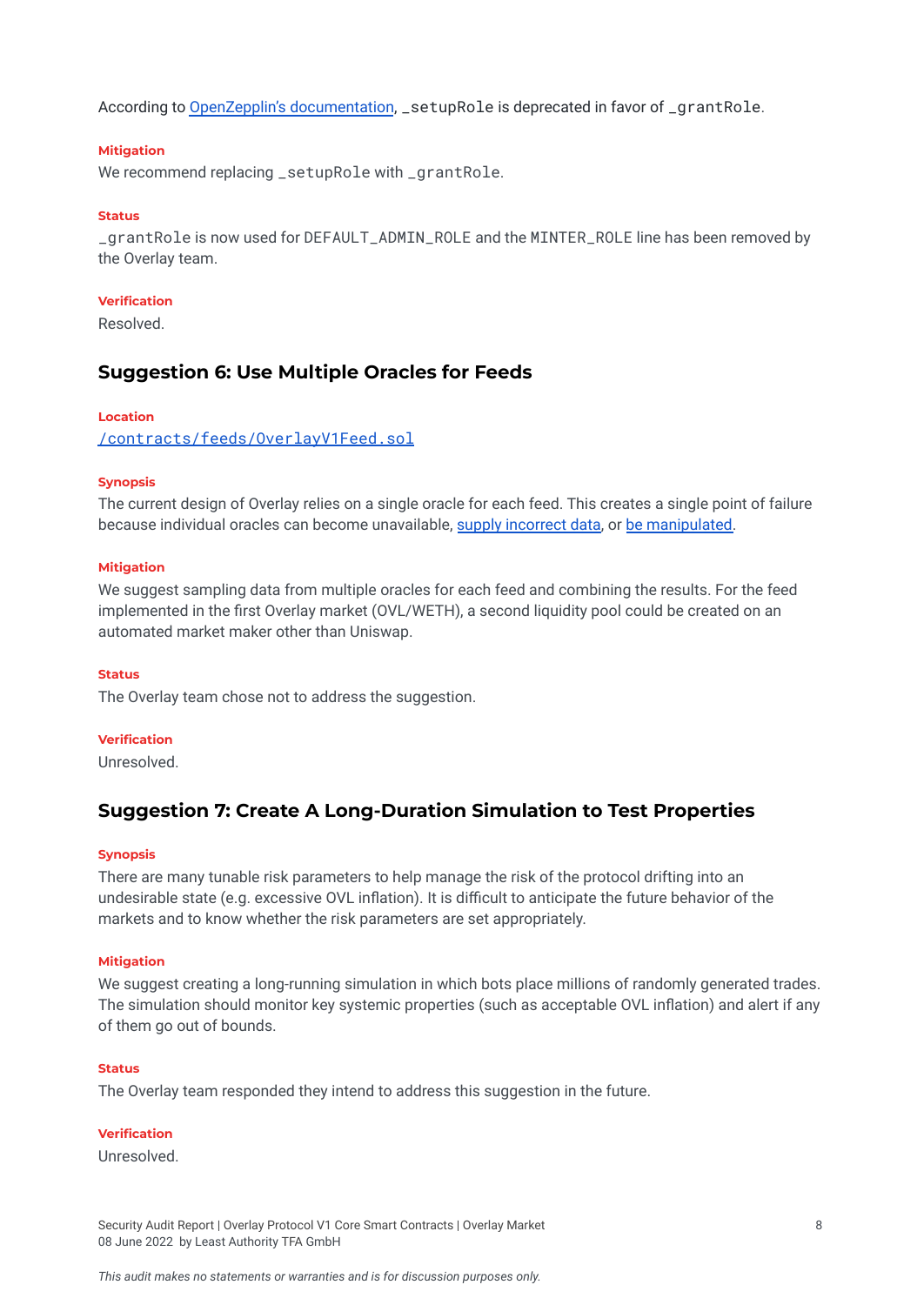#### <span id="page-9-0"></span>**Suggestion 8: Make Positions Transferable**

#### **Location**

[/contracts/OverlayV1Market.sol#L268](https://github.com/LeastAuthority/Overlay-Protocol-Smart-Contracts/blob/master/contracts/OverlayV1Market.sol#L268)

#### **Synopsis**

In the current design, trader positions can only be unwound by the same Ethereum account that built them. The Overlay protocol could be more valuable if it were possible for traders to trade the right to unwind a position to other traders. This would make the Overlay protocol a more composable and multipurpose DeFi building block, which could generate more revenue through trading fees.

#### **Mitigation**

We recommend making trader positions transferable.

#### **Status**

The Overlay team plans to add this feature in a future peripheral library outside the core.

#### **Verification**

Unresolved.

#### <span id="page-9-1"></span>**Suggestion 9: Improve Documentation**

#### **Synopsis**

The README provides instructions for running the code, a simple architecture diagram, and some developer documentation. The whitepaper is an excellent deep dive into the financial formulas used in the protocol. What is missing is up-to-date documentation that explains the problem that the Overlay protocol is trying to solve and how it solves it. It is also missing detailed descriptions of key components of the system and how they interact with each other (such as governance, liquidity pools, and the fee recipient).

#### **Mitigation**

We recommend documentation be created that introduces the big picture of the Overlay protocol with background context, visual diagrams including system components and interactions, and detailed descriptions of planned but undocumented components.

#### **Status**

The Overlay team responded they intend to address this suggestion in the future.

#### **Verification**

Unresolved.

## <span id="page-9-2"></span>About Least Authority

We believe that people have a fundamental right to privacy and that the use of secure solutions enables people to more freely use the Internet and other connected technologies. We provide security consulting services to help others make their solutions more resistant to unauthorized access to data and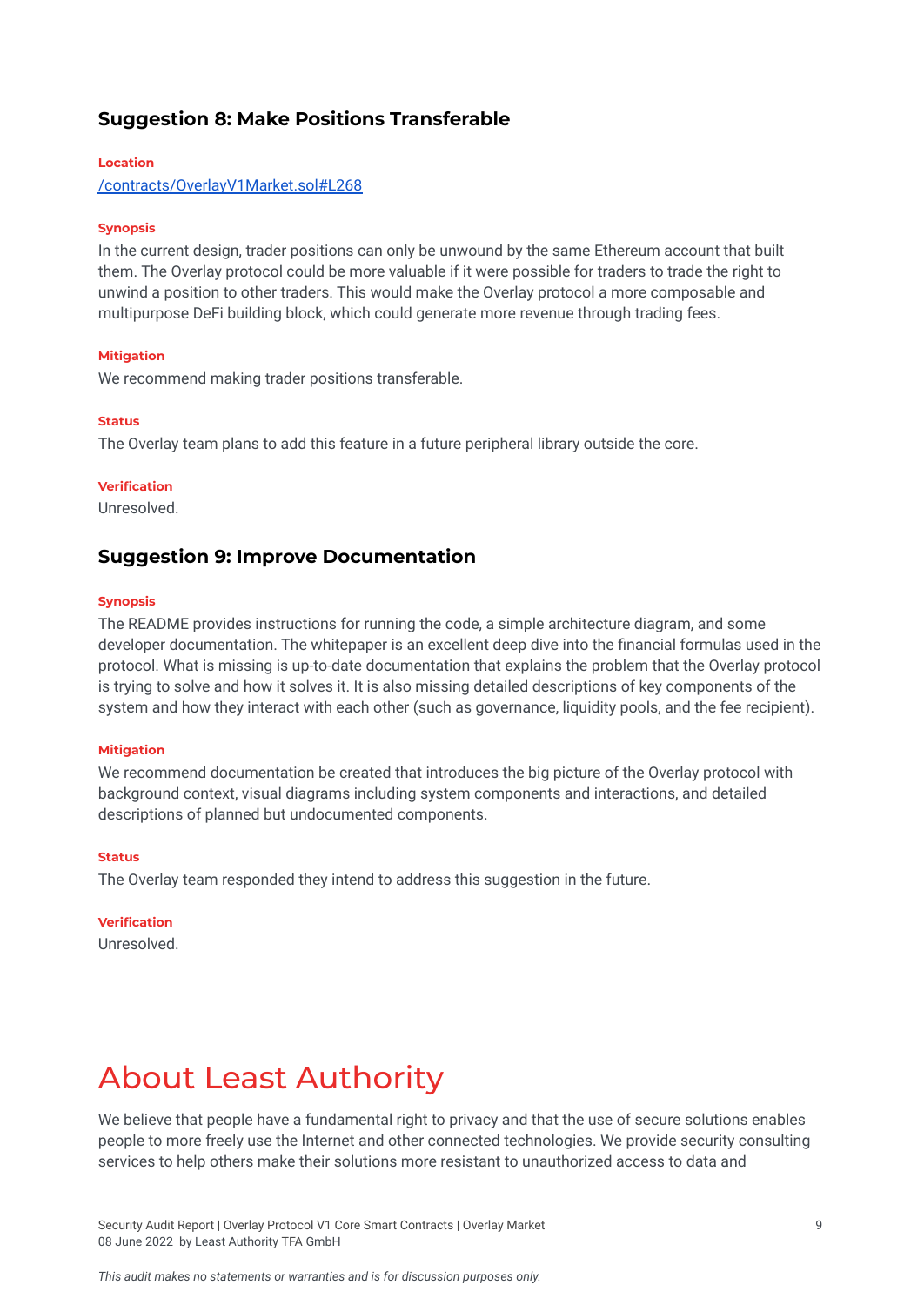unintended manipulation of the system. We support teams from the design phase through the production launch and after.

The Least Authority team has skills for reviewing code in C, C++, Python, Haskell, Rust, Node.js, Solidity, Go, and JavaScript for common security vulnerabilities and specific attack vectors. The team has reviewed implementations of cryptographic protocols and distributed system architecture, including in cryptocurrency, blockchains, payments, and smart contracts. Additionally, the team can utilize various tools to scan code and networks and build custom tools as necessary.

Least Authority was formed in 2011 to create and further empower freedom-compatible technologies. We moved the company to Berlin in 2016 and continue to expand our efforts. Although we are a small team, we believe that we can have a significant impact on the world by being transparent and open about the work we do.

For more information about our security consulting, please visit [https://leastauthority.com/security-consulting/.](https://leastauthority.com/security-consulting/)

## <span id="page-10-0"></span>Our Methodology

We like to work with a transparent process and make our reviews a collaborative effort. The goals of our security audits are to improve the quality of systems we review and aim for sufficient remediation to help protect users. The following is the methodology we use in our security audit process.

## Manual Code Review

In manually reviewing all of the code, we look for any potential issues with code logic, error handling, protocol and header parsing, cryptographic errors, and random number generators. We also watch for areas where more defensive programming could reduce the risk of future mistakes and speed up future audits. Although our primary focus is on the in-scope code, we examine dependency code and behavior when it is relevant to a particular line of investigation.

## Vulnerability Analysis

Our audit techniques included manual code analysis, user interface interaction, and whitebox penetration testing. We look at the project's web site to get a high level understanding of what functionality the software under review provides. We then meet with the developers to gain an appreciation of their vision of the software. We install and use the relevant software, exploring the user interactions and roles. While we do this, we brainstorm threat models and attack surfaces. We read design documentation, review other audit results, search for similar projects, examine source code dependencies, skim open issue tickets, and generally investigate details other than the implementation. We hypothesize what vulnerabilities may be present, creating Issue entries, and for each, we follow the following Issue Investigation and Remediation process.

## Documenting Results

We follow a conservative and transparent process for analyzing potential security vulnerabilities and seeing them through successful remediation. Whenever a potential issue is discovered, we immediately create an Issue entry for it in this document, even though we have not yet verified the feasibility and impact of the issue. This process is conservative because we document our suspicions early even if they are later shown to not represent exploitable vulnerabilities. We generally follow a process of first documenting the suspicion with unresolved questions, then confirming the issue through code analysis, live experimentation, or automated tests. Code analysis is the most tentative and we strive to provide test